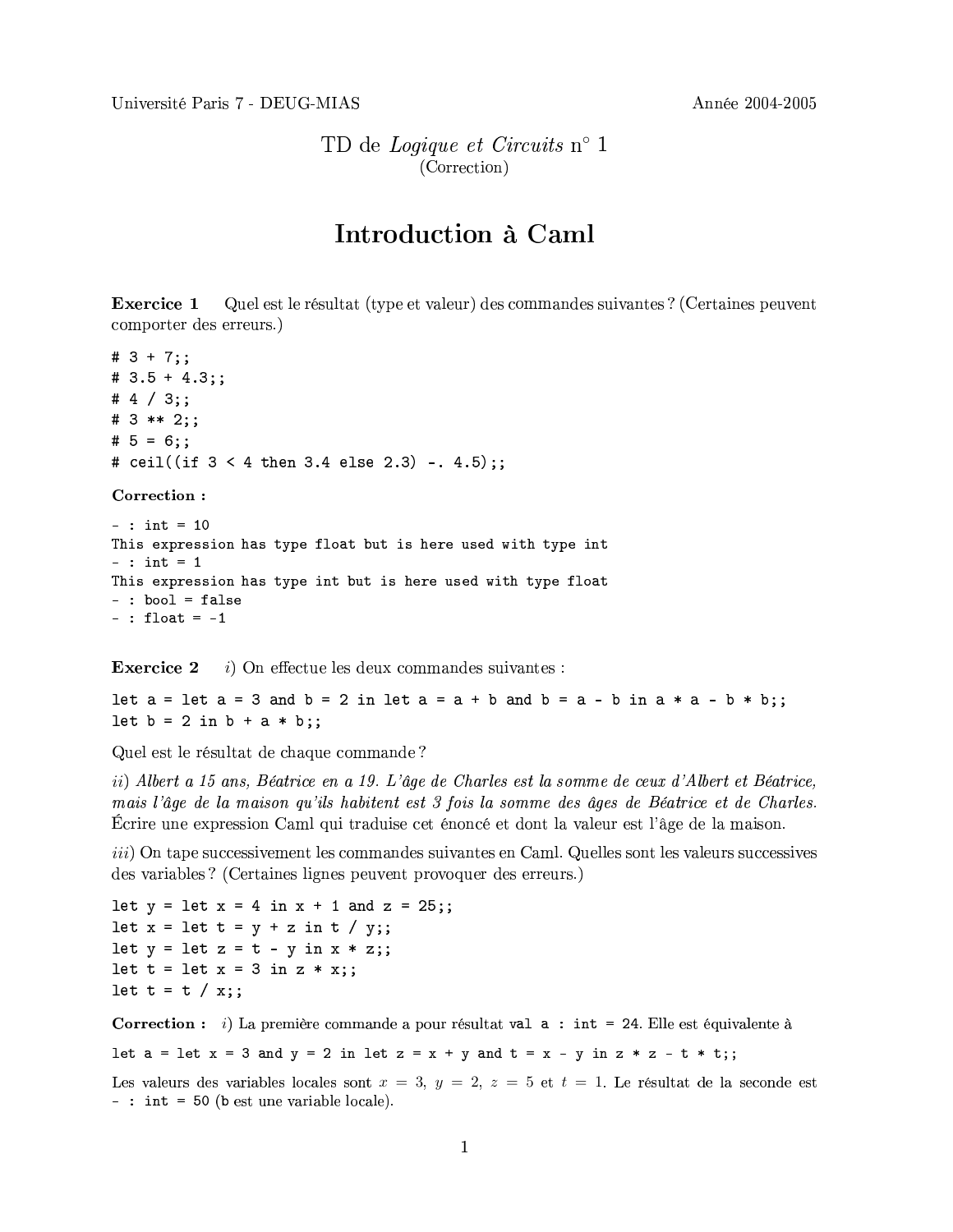*ii*) let  $a = 15$  and  $b = 19$  in let  $c = a + b$  in  $(b + c) * 3$ ; Finalement,  $c = 34$  et le résultat de l'expression est 159.

*iii*) let  $y = \text{let } x = 4 \text{ in } x + 1 \text{ and } z = 25;$ Le second let est clos par le in. Le and ne peut donc se rapporter qu'au premier let. Cette expression est donc la déclaration des variables  $y$  et  $z$ . Par contre,  $x$  est une variable locale. À la suite de cette ligne, on a  $y = 5$  et  $z = 25$ .

let  $x = \text{let } t = y + z \text{ in } t / y;$ Cette expression est la déclaration de la variables  $x$ .  $t$  est un variable locale de valeur 35, donc, après cette ligne, on a  $x = 6$ ,  $y = 5$  et  $z = 25$ .

let  $y =$  let  $z = t - y$  in  $x * z$ ;;

La variable  $t$  utilisée dans cette expression n'est pas déclarée. On obtient une erreur.

let  $t = \text{let } x = 3 \text{ in } z \times x$ ; On déclare ici la variable t. Une variable locale x est déclarée. Elle masque la variable globale. Après cette ligne, les valeurs des variables sont  $x = 6$ ,  $y = 10$ ,  $z = 25$  et  $t = 75$ .

\tt let t = t / x;; On obtient  $x = 6$ ,  $y = 10$ ,  $z = 25$  et  $t = 12$ .

Soit le polynôme  $P(x) = x^2 + 5x + 4$ . Écrire une fonction qui calcule la valeur de Exercice 3 ce polynôme pour tout flottant x.

Correction: let evalP  $x = x*.x+.5.*.x+.4.$ ;;  $\Omega$ 11 let evalP  $x = x**2.+5.*. x+.4.$ ; ou encore (suivant la méthode de Horner) : let evalP  $x = x *. (x +. 5.) +. 4.$ ;

**Exercice 4** Écrire une fonction qui prend deux arguments de même type et retourne un couple contenant le plus petit comme première composante et le plus grand comme seconde.

Correction : let sort2 x  $y = if x < y then (x,y) else (y,x);$ Faire remarquer aux étudiants qu'avec la syntaxe let sort2  $(x,y) = if x < y then (x,y) else (y,x);$ la fonction ne prend qu'un argument (qui est un couple).

On définit la fonction xor (« ou » exclusif) dont l'argument est un couple de **Exercice 5** deux booléens et qui retourne la valeur *vrai* si et seulement si un seul des deux booléens est vrai. Écrire la table de la fonction xor. Comment définir la fonction xor à l'aide des opérateurs or, & et not? Écrire la fonction Caml correspondante.

Écrire une fonction équivalente qui s'applique sur un couple de deux booléens. Quel opérateur agit en Caml sur les booléens comme la fonction xor?

Correction: faux vrai xor faux vrai vrai faux vrai faux let xor  $(x,y) = (x \& (not y))$  or  $(y \& (not x));$ Version avec deux arguments : let xor x  $y = (x \& (not y))$  or  $(y \& (not x));$ let xor  $(x,y) = x \Leftrightarrow y$ ; (i.e. xor est <>)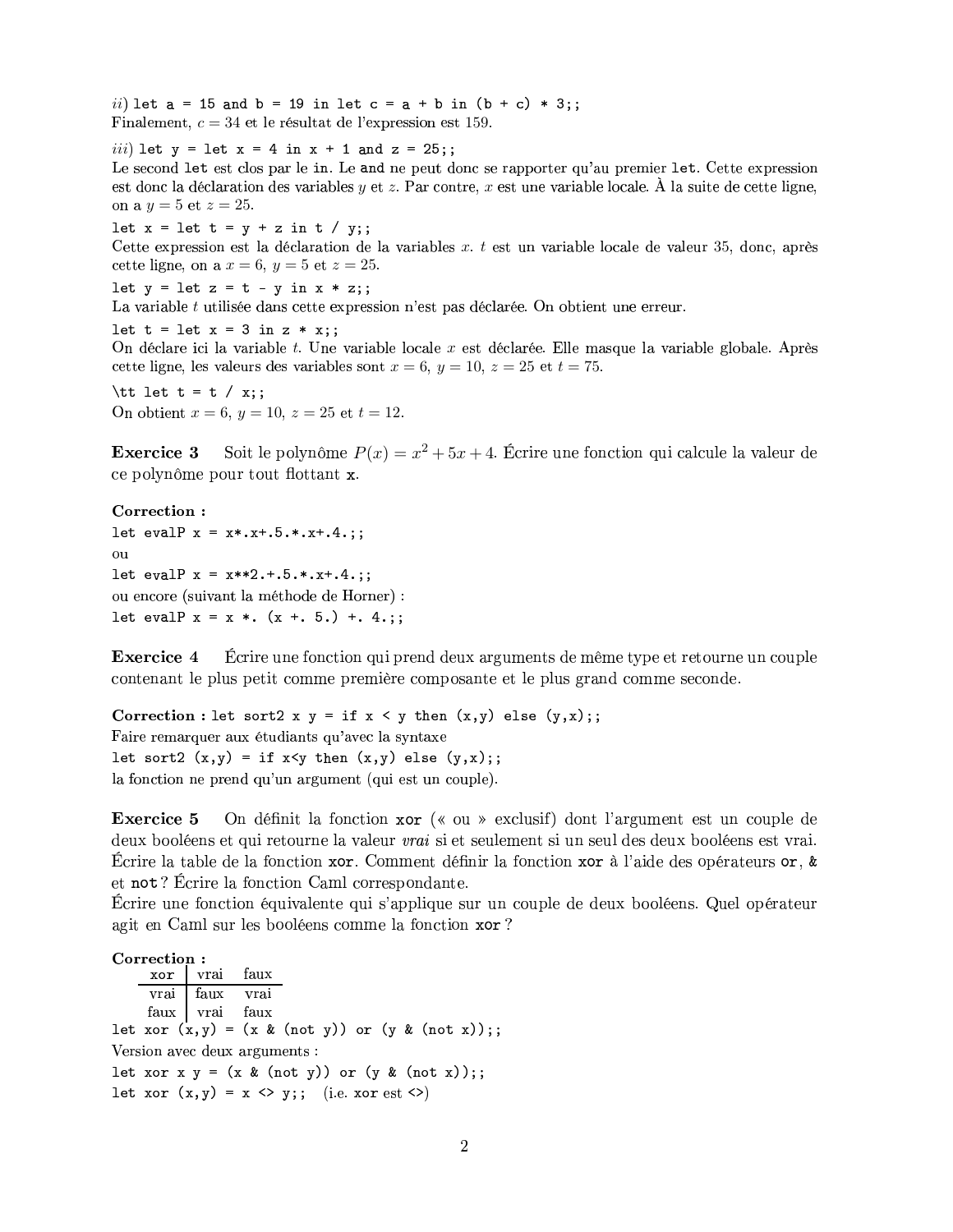Exercice 6 Que fait la fonction suivante? Quelle est son type?

let  $f(x) = char_of(int ((int_of(char x) + 1));$ 

Correction : Cette fonction retourne le caractère qui a le code suivant celui du paramètre. (S'il s'agit d'une lettre, on obtient la lettre suivante dans l'ordre alphabétique.) Elle est de type char -> char. Dans la mesure où les codes de caractères sont compris entre 0 et 255, l'appel de la fonction f sur le caractère '\255' déclenche une erreur.

**Exercice 7** Ecrire une fonction qui prend un argument n de type int et renvoie  $0 \sin n$  vaut  $0$ ou 1 et  $n-2$  sinon. On écrira d'abord cette fonction avec if...then...else puis avec match.

## Correction:

```
let moins2 n = if n=0 or n=1 then 0 else n-2;
et
let moins2 n =match n with
  | 0 -> 0| 1 \rangle 0
  | \rightarrow n-2;;
```
**Exercice 8** Considérons la fonction suivante :

let  $f \times y =$ if  $y = 3$  then 5 else if x then  $y + 1$  else 0;;

Quel est le type des paramètres? Traduire cette fonction en utilisant match. Traduire la fonction suivante en utilisant if...then...else :

```
let g(x, y) =match (x - y, y) with
 (0, 2) \rightarrow x(, 0) -> 0
  | - > x + y;;
```
Correction : Le premier paramètre est un booléen (utilisé dans if x then...), le second est un entier.

```
let f \times y =match (x, y) with
  |(-, 3)|\rightarrow 5
  | (true, _) -> y + 1\rightarrow 0;;
  \perp
```
Tester si  $x - y$  vaut zéro revient à tester l'égalité de x et de y. La définition de g est donc équivalente à :

let  $g(x, y) = if x = y then x else if y = 0 then 0 else x + y;$ ;

**Exercice 9** On considère l'expression suivante, extraite d'un programme qui peut comporter des définitions antérieures que l'on ne connaît pas ici.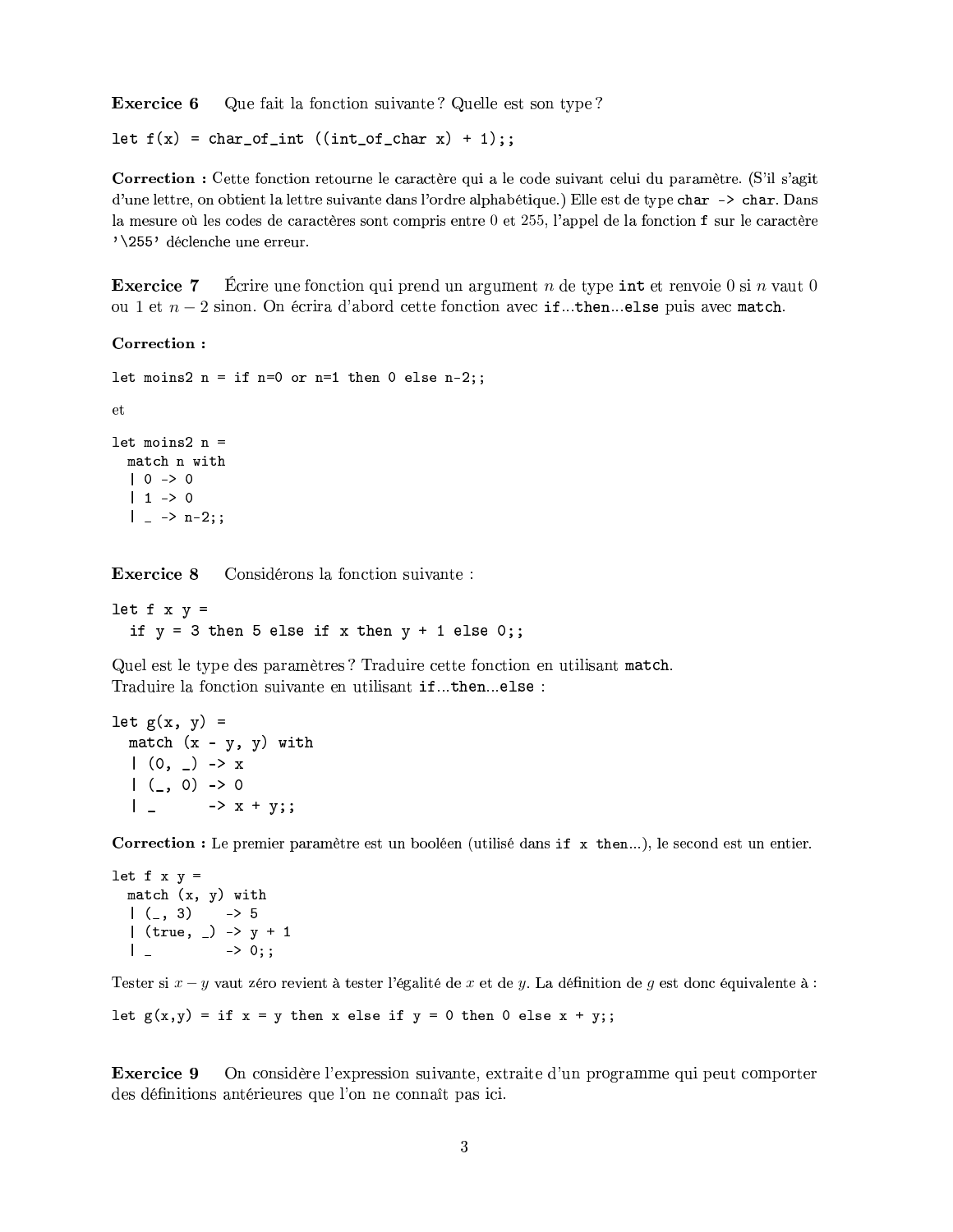let  $x = 2.5$  and  $y = true$  in if f x  $(g(y, "true")) > 3$ then let  $z = g(y, t, y)$  in  $(z/.3.14) * .i(x)$ else let  $w = j("true", 'a")$  in k w;;

Énumérer les différents identifiants qui apparaissent dans cette expression. Déterminer leur type ainsi que celui de l'expression.

Correction : Les différents identifiants sont :  $x \ y \ f \ g \ z \ t \ i \ w \ j \ k.$ Supposons que les fonctions ne sont pas polymorphes.

Les types de ces symboles sont :

- 1. x est un float.
- 2. v est un bool.
- 3. f est une fonction qui s'applique à une suite de deux paramètres : le premier est un float  $(x)$ , le second est le type de retour de g, pour l'instant inconnu, appelons-le T. Le type de retour de f est int (comparaison avec 3).
- 4. g est une fonction qui s'applique à un couple de deux paramètres, le premier est un bool, le second un string. On ne peut pas encore déterminer T.
- 5. z est un float  $(z/0.3.14)$ , et est du type de retour de g. Donc  $T =$ float.
- 6. t est une fonction dont l'unique paramètre est de type bool (y). Son type de retour est celui du second paramètre de g, soit string.
- 7. i est une fonction dont l'unique paramètre est de type float (x). Son type de retour est float.
- 8. w est de type inconnu, disons U.
- 9. j est une fonction qui s'applique à un couple de deux paramètres, le premier de type string, le second de type char. Son type de retour est U.
- 10. k est une fonction dont le paramètre est de type U et le type de retour est float (puisque le type qui suit le else doit être identique à celui qui suit le then).

On ne peut pas déterminer le type U. Pour résumer, on a : Variables locales : Variables globales :

|     | x : float |  | $f : float \rightarrow float \rightarrow int$ |
|-----|-----------|--|-----------------------------------------------|
|     | v : bool  |  | $g$ : bool * string -> float                  |
|     | z : float |  | $t : bool \rightarrow string$                 |
| w:U |           |  | i : float -> float                            |
|     |           |  | $i:$ string $*$ char $\rightarrow$ U          |
|     |           |  | k : U -> float                                |

Écrire une fonction car qui, à tout couple  $(x, y)$  d'éléments de type quelconque **Exercice 10** formé d'un élément de type quelconque T et d'un entier, associe une fonction qui prend un élément de type  $\top$  et retourne  $y$  si l'argument est égal à  $x$  et 0 sinon. Quel est le type de la fonction car?

## Correction:

```
let car (x,y) z = if x=z then y else 0;;
On peut aussi écrire :
let car (x, y) = function z -> if x=z then y else 0;;
```